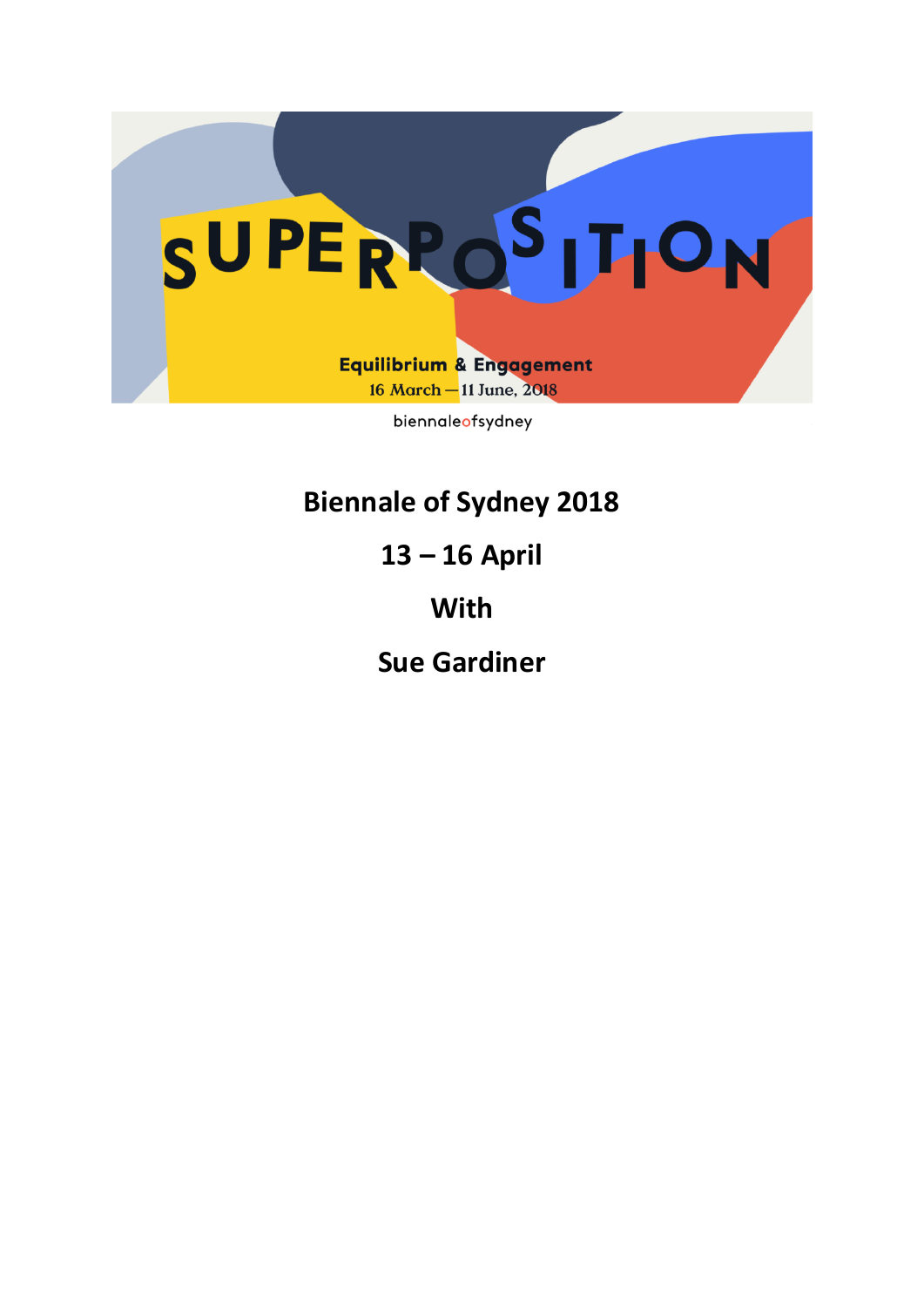## **Friday, 13 April 2018**

Welcome to our 7<sup>th</sup> Biennale of Sydney program. Please make your way to the airport and check in for flight;

NZ 103 Departing at 9.00am – your flight includes "The Works"

On arrival in Sydney please clear customs, collect your luggage and assemble outside the exit to await our transfer into Sydney.

We will head straight to the **Art Gallery of New South Wales**, and Glen will continue on to the hotel and unload the bags for check in later in the afternoon. On arrival at the AGNSW please take a break for lunch until 1.30pm.

We are pleased to introduce the 21<sup>st</sup> Biennale of Sydney this afternoon, as well as other key works at the AGNSW. You will gain an insight into the theme of the Biennale, and meet Curator Nicholas Chalmers.

We will wander down to Artspace to view the **Ai Weiwei** work here before concluding our afternoon with a welcome drink at the Tilbury Hotel before taking a taxi back to the hotel for check in.

Your hotel for the next three nights is the

## **Sofitel Sydney Wentworth**

61-101 Phillip Street Sydney + 61 (0) 2 9228 9142

Breakfast is included (Coffee may be extra)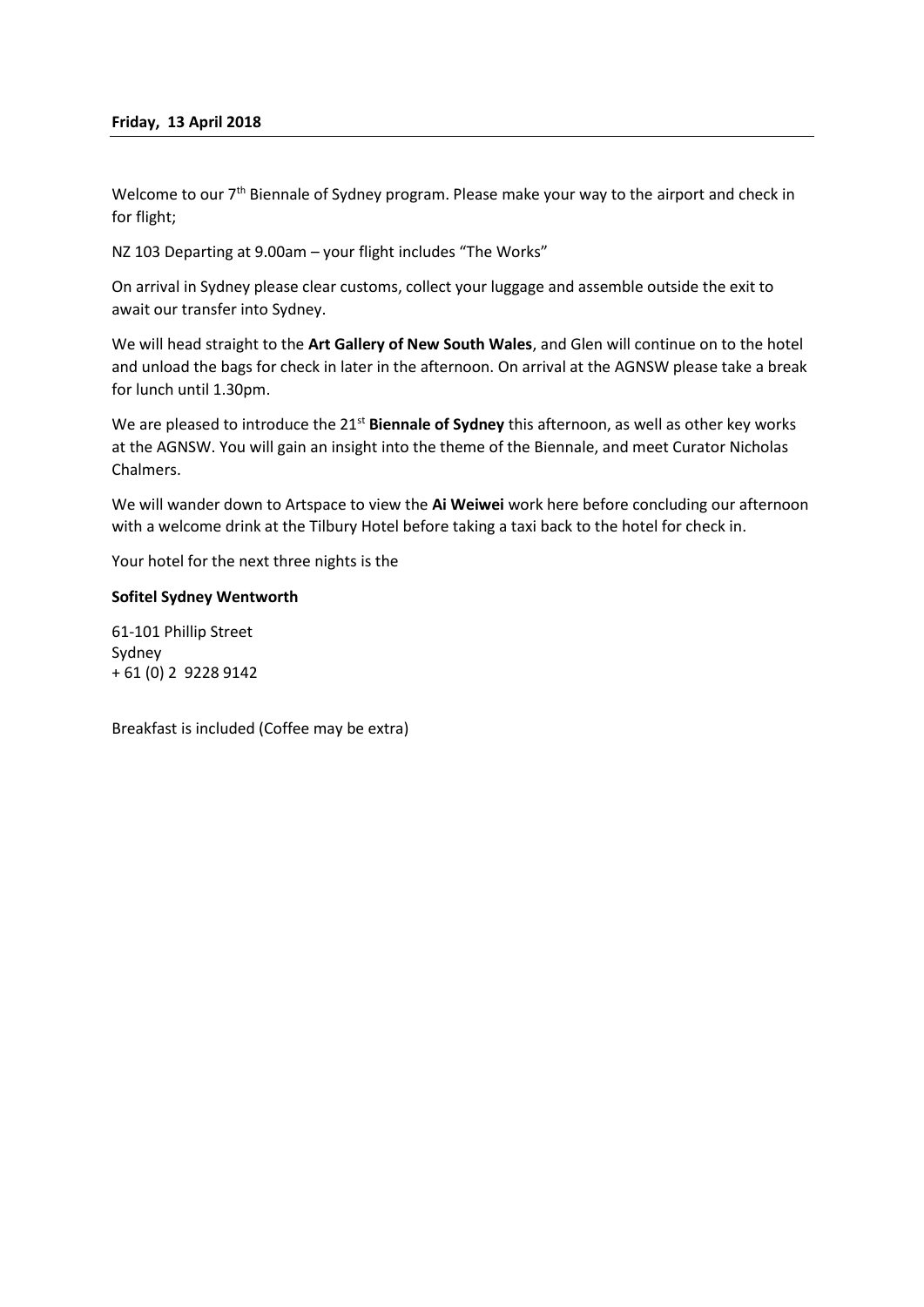This morning please be ready to depart at 9.00am.

Today we will visit **Carriageworks**, our second Biennale venue. Here we will visit the Farmers Market prior to entering the venue. We will also find time to visit the studio of artist **Nel**l.

*"Born in 1975 in Maitland, NSW, Nell has a signature style that is instantly recognisable: a fusion of religious iconography with a rock 'n' roll aesthetic. Recent major works and collaborations include The National: New Australian Art 2017, Museum of Contemporary Art, Sydney (2017); WORDS + CROSSES, Ramp Gallery, Wikato Institute of Technology, New Zealand (2017); Namatjira Project Auction, Tarnanthi, Art Gallery of South Australia (2017), Adelaide; NE/LL, Shepparton Art Museum, Victoria (2016); commissioned performances and installations at MONA FOMA (2012), Museum of Old and New Art (MONA) and La Maison Rouge, Paris (2013); and The Oracle, Spring/Summer collaboration with Romance Was Born for Australian Fashion Week (2012).* 

Our current plan is to visit **The Commercial** then take lunch at a café nearby. After lunch head to **Sullivan & Strumpf** before finishing at **4A Centre for Contemporary Asian Art.** 



We will return to the Sofitel at approximately 4.30pm.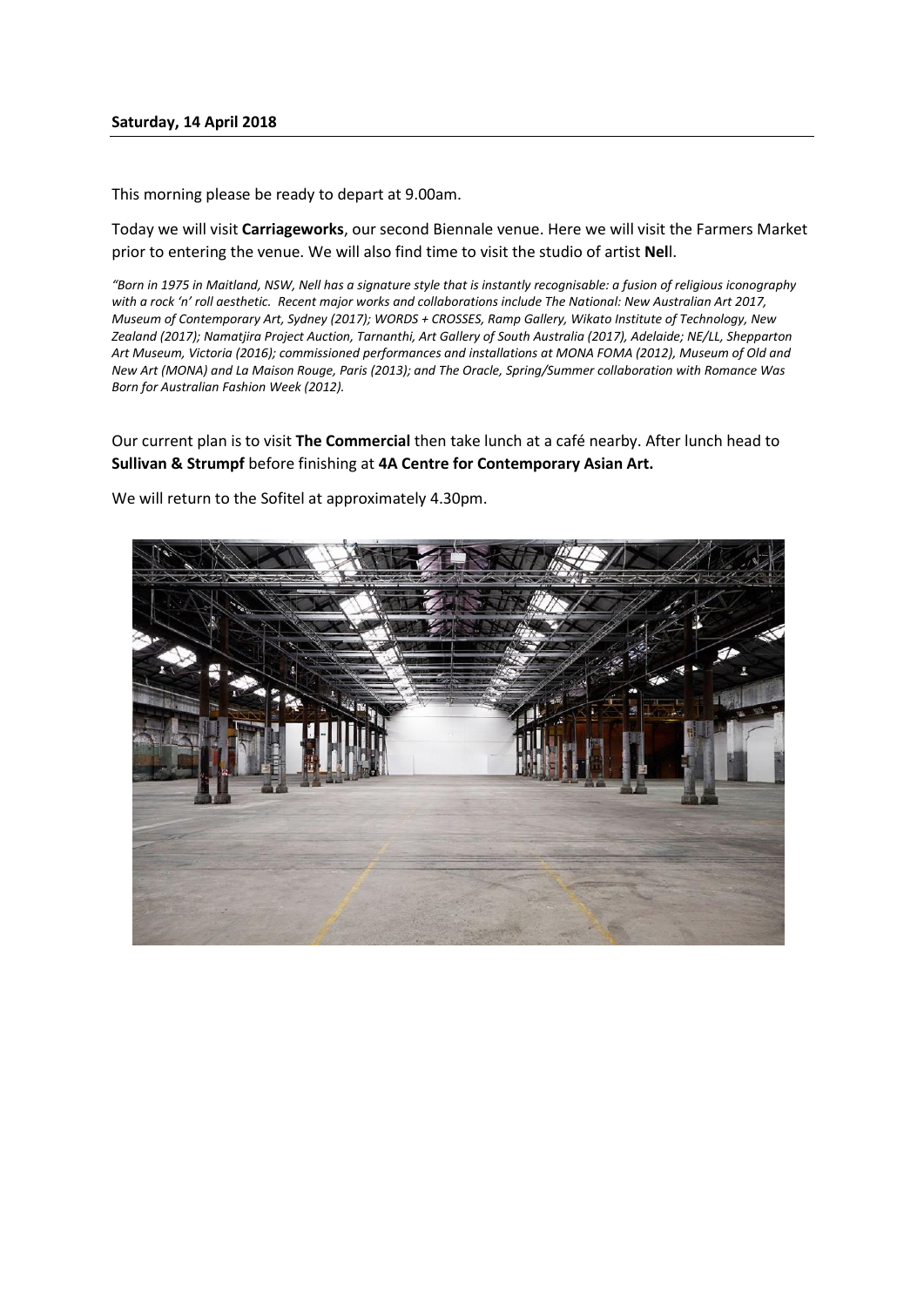## **Sunday, 15 April 2018**

Please be ready to depart at 9.00am this morning. Our first appointment is at the Sydney Opera House where we have tickets to the performance by Artist **Oliver Beer**.

*"Oliver Beer's work explores sound and space through sculpture, film and performance, examining cultural and phenomenological relationships between music, the human voice and architecture. Beer translates his research into performative works in which the spectator becomes a participant by the mere fact of their presence."*

We will then head back to the ferry and out to **Cockatoo Island**, in the middle of Sydney Harbour, for the rest of the day. On our return we will get off at Bangaroo and wander this new area and its link to Wynyard Station. From nearby Wynyard Station there is a new installation by **Tracey Emin** titled "The Distance of your Heart". This work features 60 small scale sculptures along Grosvenor Street and Bridge Street.

We should be back at the hotel around 4-5pm this afternoon.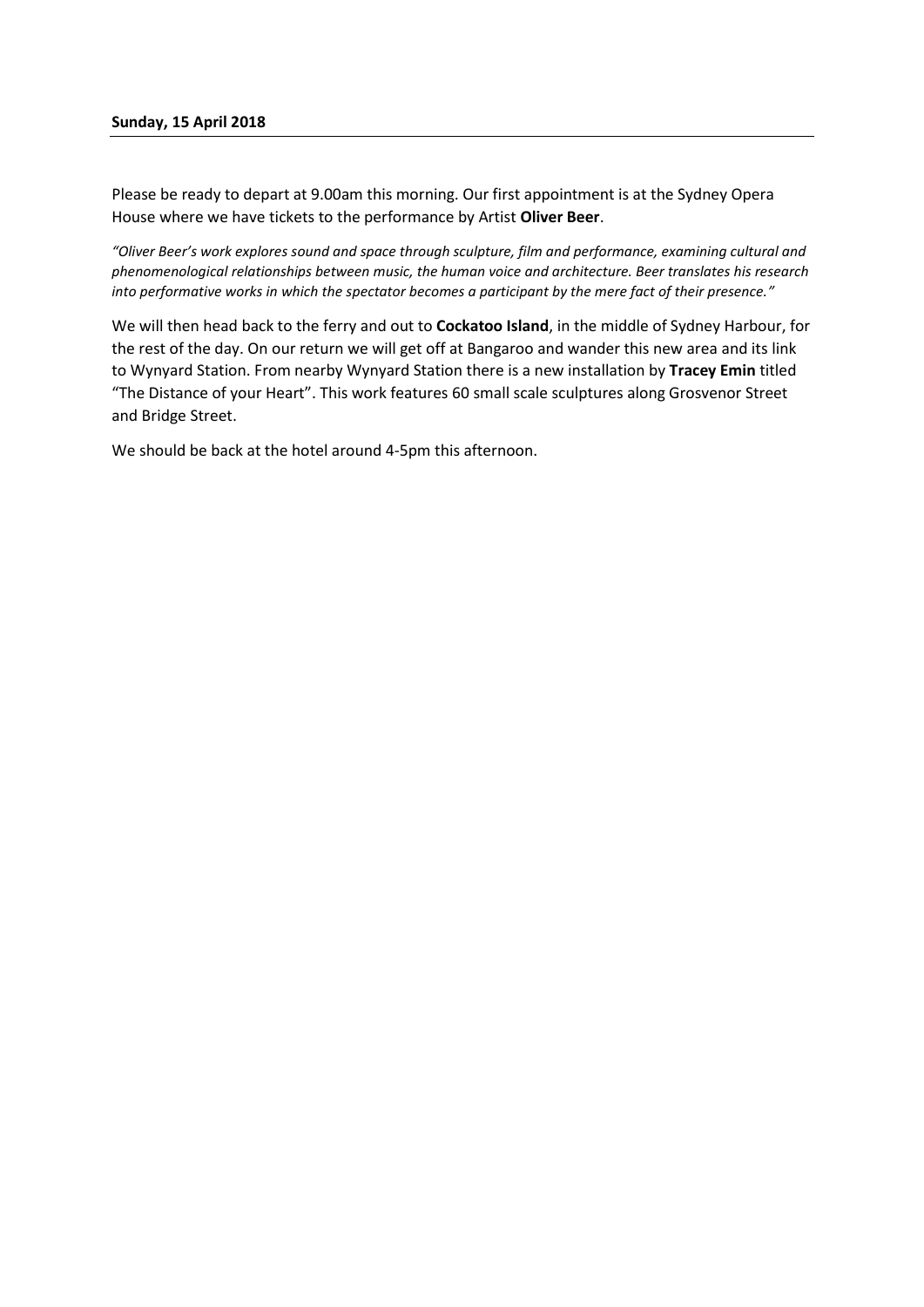



# **Monday, 16 April 2018**

Please be checked out, bags stored and ready to depart this morning at 9.30am.

We will spend the morning at the **Museum of Contemporary Art,** lunch together at the MCA**,** before returning to the hotel for our mid afternoon pick up for our return flight to Auckland.

Our transfer will be at about 2.45pm for our flight at 5.50pm this afternoon.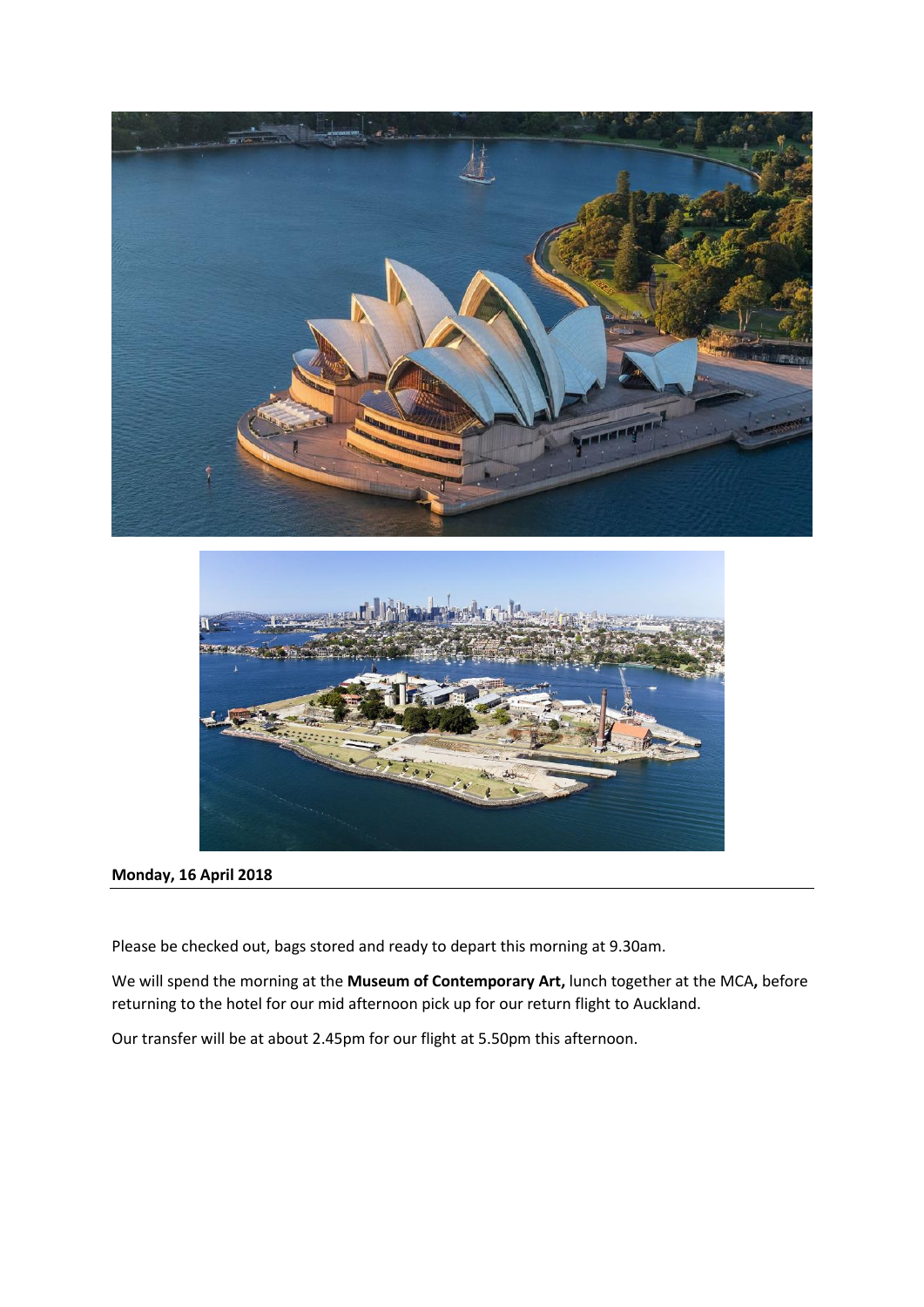#### **READING**

#### **CURATORIAL STATEMENT**

**The 21st Biennale of Sydney examines the world today by borrowing the word 'superposition', the quantum mechanical term that refers to an overlapping situation. Microscopic substances like electrons are said to be dualistic in nature: they paradoxically exist in the form of waves and granular particles simultaneously. The state of superposition lies across all conceptual levels: from different climates and cultures to views of nature and the cosmic orders, conceptions of Mother Earth and interpretations of land ownership, readings of human history and conditions, the history of modern and contemporary art and the meaning of abstractions. The 21st Biennale of Sydney offers a panoramic view of how they all come together in a state of 'equilibrium', while delving into the workings of individual phenomena, considering the equivalence of these opposing notions through the lens of 'engagement'.**

According to the theory of Wuxing in ancient Chinese natural philosophy, everything in this world is made up five main elements: wood, fire, earth, metal and water. Each of these elements gives rise to the next element, either through a process of symbiosis, where one element encourages the formation of the others, or a situation of mutual conflict and antagonism, in which each element resists and suppresses the others. These reciprocal relationships are regulating the cardinal directions, the seasons, colours, our bodily organs and functions, and emotions. In reality, a diversity of elements come together in a state of repeated collision, collapse and rebirth at each level, and today we seem to be witnessing an accelerated process of antagonistic conflict between different standards of value, faiths and beliefs, and political systems.

The participating artists in the 21st Biennale of Sydney were not chosen to represent or symbolise a particular theme. By placing these artworks, oriented towards diverse concerns and issues which resonate with overall perspectives of the Biennale on multiple levels, across seven venues in the city of Sydney, it is my hope that the Biennale as a whole will serve as a microcosm of the history of Earth, the human race, and a condensed version of the history of Sydney. From the repeatedly overlapping value systems contained within, the Biennale will encourage us to consider how all things in this world interact with complementarity in a state of equilibrium and engagement. Taking Sydney in 2018 as a starting point, the 21st Biennale of Sydney **SUPERPOSITION: Equilibrium & Engagement** promises to be a creative and critical experience for observing the world.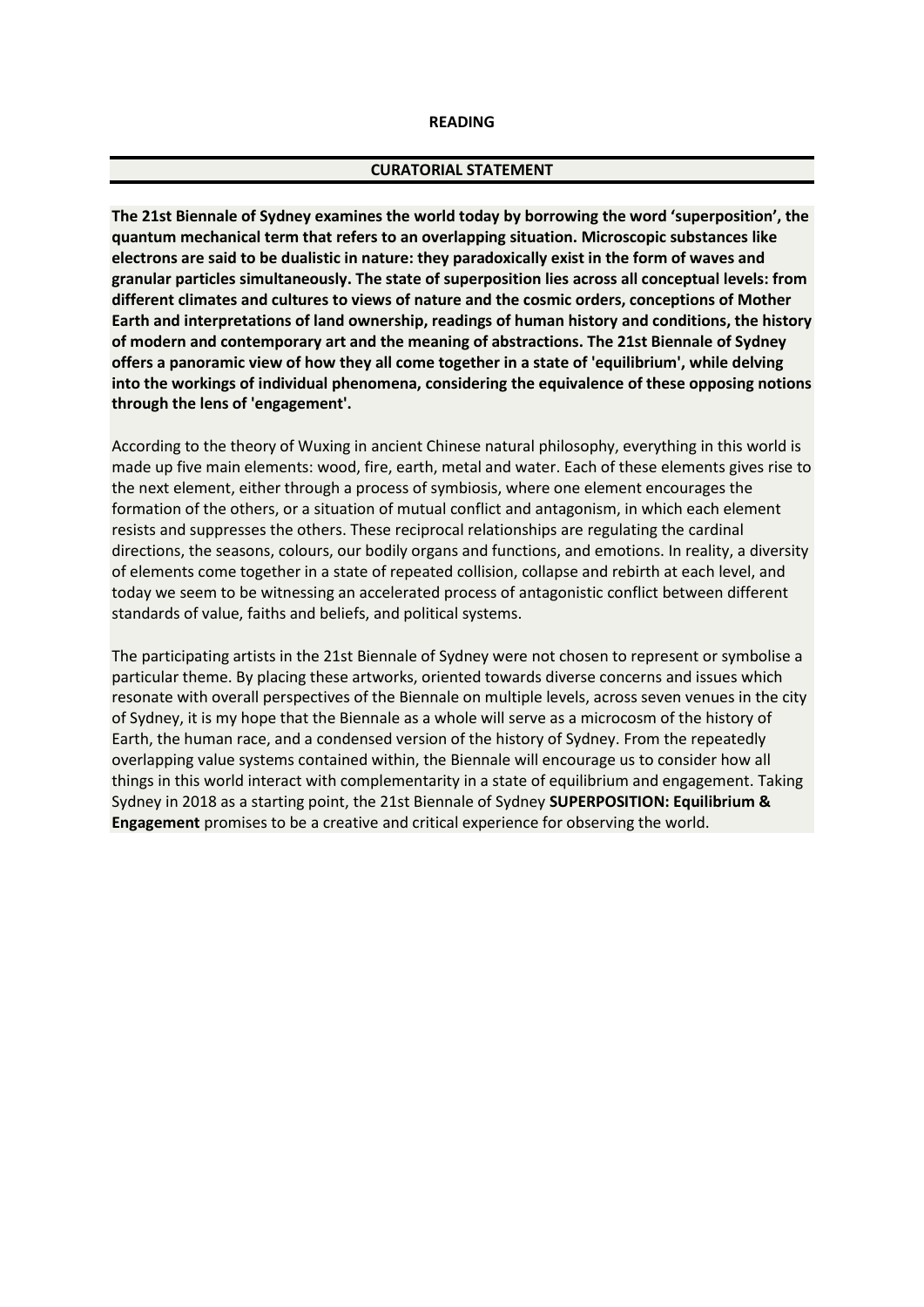#### **ENGAGEMENT**

Most artists make work about a set of ideas that become a considered investigation over time, through both research and practice. A key focus for the 21st Biennale of Sydney is the commitment made by artists to undertake research and investigate ideas, histories and contexts to inform their practice. This level of engagement can mean years, even decades, of investigation and development.

Engagement can also shape the conceptual framework or content of the work. From investigating art history, literature, psychology or philosophy (Luciano Fabro, Riet Wijnen, Eija-Liisa Ahtila), to investigating the life of a significant person (Geng Xue) or even ancient marine life (Martin Walde), artists pursue deep engagement in order to bring new knowledge to light, to redress historical narratives (Brook Andrew, Marlene Gilson, Dimitar Solakov), or raise our awareness. Many artists are concerned with commenting on contemporary world issues such as forced migration (Ai Weiwei, Tiffany Chung), the 'apartheid wall' of Palestine (Jacob Kirkegaard), nuclear power (Yukinori Yanagi), or broader themes such as nature (Sam Falls), technology (Nicole Wong) and ritual (Khaled Sabsabi).

Research can also shape the aesthetic or methodology the artist uses: from reproducing or remaking an artist's work from the past, to exploring the style and media of another artists work, or of another discipline entirely, creating cross-overs with science, technology, archaeology or museum practice.

By studying history in general and art history in particular, contemporary practitioners reframe how we think about art and society, whether through investigating and reclaiming the silences and erasures of history; reworking the modernist avant-garde; critiquing the Western canon; or in direct engagement with politics and communities.